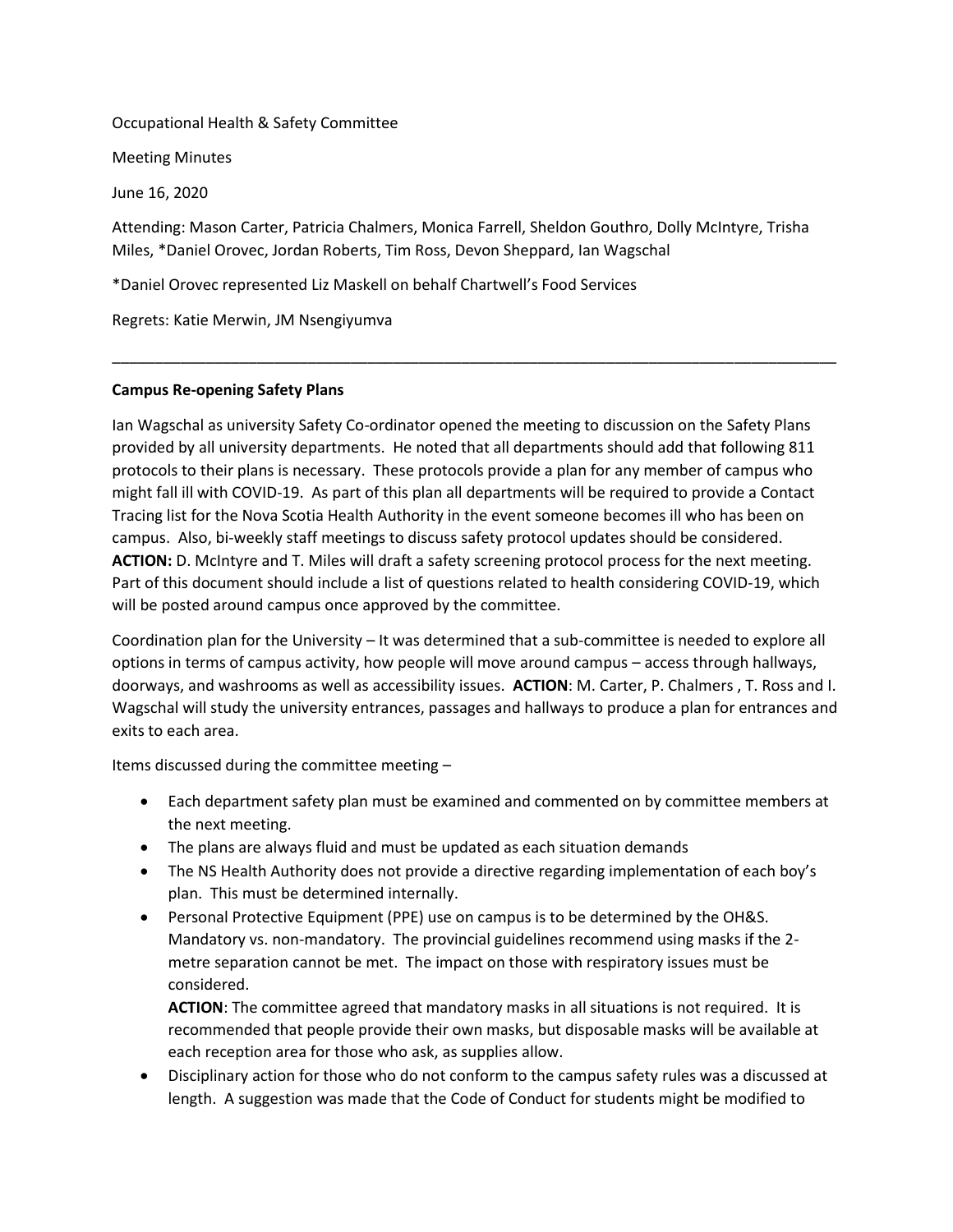include all those on campus. It was determined that more thought and discussion on this is required. **ACTION**: M. Farrell will discuss the student Code of Conduct with the Dean of Students.

- Communication about the rules and training for all must be implemented for the plans to work. Regular email reminders, staff meetings and direct verbal reminders will all help keep everyone informed and compliant. Training will be mandatory and will be directed by each department to fit their needs with support from I. Wagschal. Thee may be an opportunity for a student position to manage the communication and training. **ACTION**: P. Chalmers will speak to P. O'Brien and G. McOuat regarding what access is available to inform and train faculty and students on Brightspace.
- As a final note I. Wagschal noted that the plan(s) will evolve but it is more important to have an action plan now rather than trying to produce a perfect plan in the future.

Next meeting: Tuesday June 23 9:00am

Meeting adjourned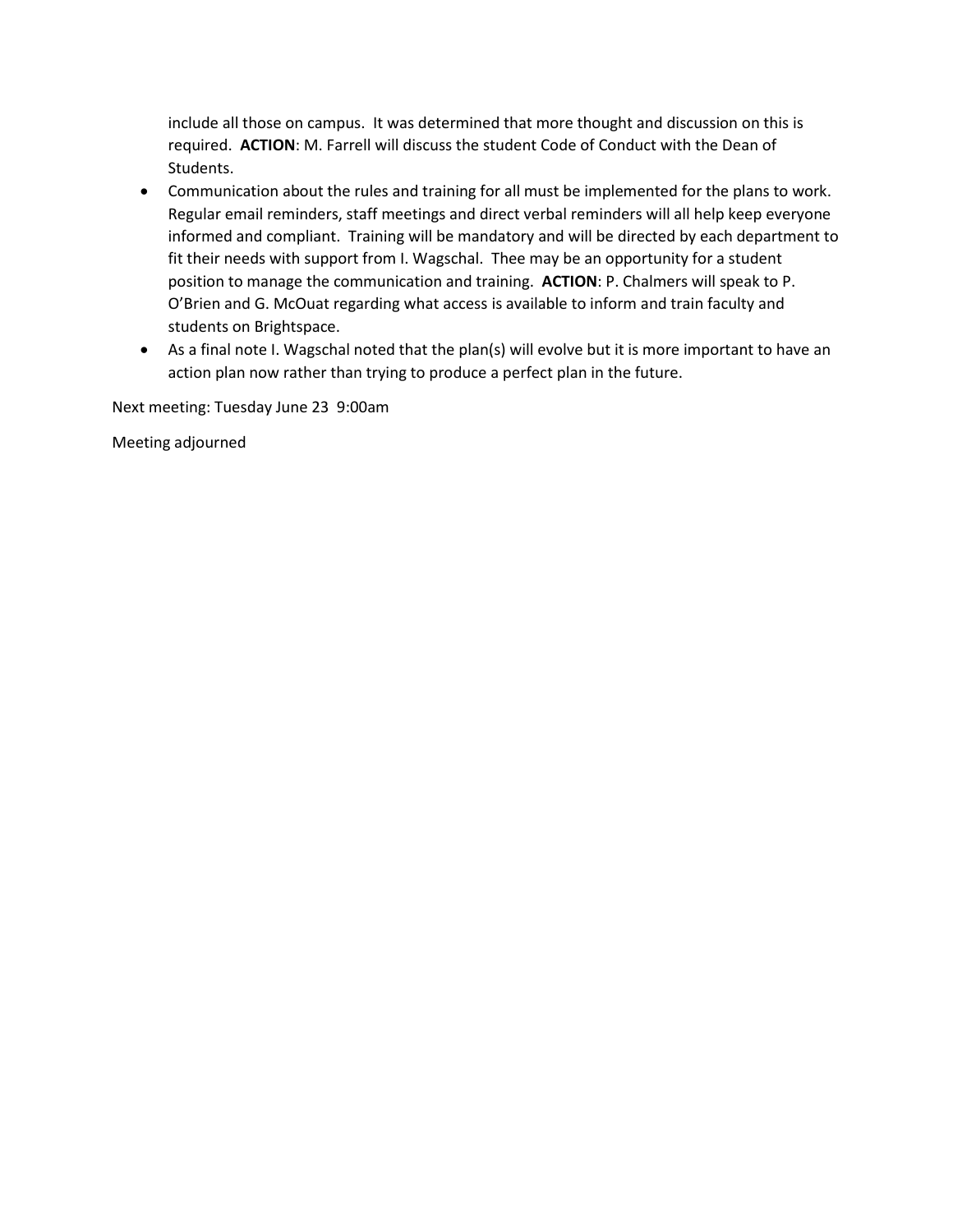Occupational Health & Safety Committee

Meeting Minutes

June 23, 2020

Attending: Mason Carter, Patricia Chalmers, Monica Farrell, Sheldon Gouthro, Tanya Lovell-Shepherd, Dolly McIntyre, Gordon McOuat, \*Daniel Orovec, Jordan Roberts, Tim Ross, Ian Wagschal

Regrets: Liz Maskell, Katie Merwin, Trish Miles, JM Nsengyiumva, David Swick

Notes:

\*Daniel Orovec represented Chartwell's Food Services on behalf of Liz Maskell

D.McIntyre noted that Fr. Ranall Ingalls, University Chaplain, has been asked to join the Committee, waiting on response.

The purpose of this meeting was to discuss the safety plans presented by all departments of the University in relation to campus re-opening, and how to proceed once the plans are approved.

Ian Wagschal, Safety Coordinator, opened the meeting with a request for responses and comments about the various plans. A question was raised as to who makes the final decisions on the plans. I.Wagschal reminded everyone the OH&S makes the final decision on approval, with guidance from the Nova Scotia Health Authority.

The **Bookstore** plan, **Wardroom** plan, **Sexualized Violence Prevention and Response** plan and **Galley** plan were considered well thought-out and detailed.

Questions were raised about the following plans:

**Athletics** – the preamble should lay out the phases of re-opening the Gym and Athletics more clearly. The plan was excellent otherwise, with a plan to have a slow opening, allowing for any setbacks.

**Chapel** – the plan might follow a similar format to Athletics, using phases of opening, as both areas have many non-King's people involved. Also, the issue with singing in Chapel may lead to virus transfer. P.Chalmers later provided a information from the Bishop allowing small choir singing-but no congregational singing. The committee felt that the Chapel must provide more clear direction and specific protocols.

**ACTION**: The Chapel will be asked to update their plan. The Chapel must designate Greeters who will remind visitor and members that group gatherings and congregational singing are not permitted.

**Conference Services** - the plan might follow a similar format to Athletics, using phases of opening, as both areas have many non-King's people involved. It was noted that any groups wishing to come onto campus must provide a safety plan for approval.

**Food Services** - the plan might follow a similar format to Athletics, using phases of opening, as both areas have many non-King's people involved. All outside suppliers must provide a safety plan for approval.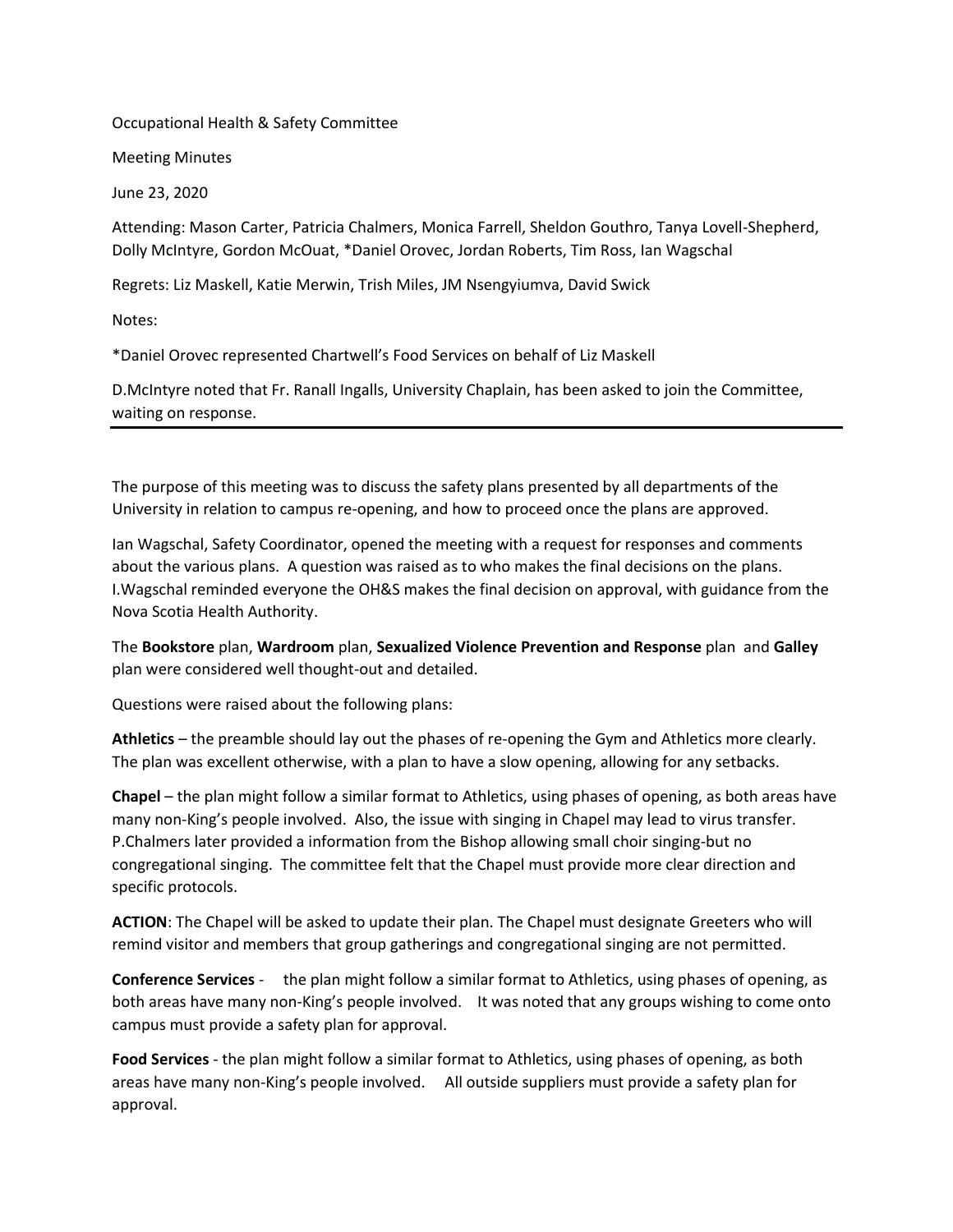**Library** - the plan might follow a similar format to Athletics, using phases of opening, as both areas have many non-King's people involved. The Library is offering curside pick up of books to Dalhousie only at this time. Any boos returned are left to sit for 72 hours before touching.

Specific areas of discussion:

• **Automatic hand sanitizer dispensers** were preferred over manual dispensers by several plans and the committee agreed. S.Gouthro and I.Wagschal noted that there is currently a limited supply so the committee should designate specific locations.

**ACTION**: Locations for automatic dispensers preferences should be sent to T.Ross for placement. Obvious choices were A&A lobby, Breezeway, Alex Hall lobby, New Academic Building lobby, with manual dispensers in other public areas.

• **Gloves** – should we make glove wearing mandatory? Decision – gloves should be available but not mandatory as they are not a guaranteed way to prevent the spread of the virus, as they often give wearers a false sense of security. Hand washing and sanitizing were the preferred options to promote.

**ACTION**: Requests for disposable gloves should be emailed to T.Ross for ordering and delivery.

- **Auto Faucets** Questions were raised about the cost of installation and maintenance of auto faucets. I.Wagschal and S.Gouthro agreed that there is a cost, but they should be considered. **ACTION**: I.Wagschal will organize meeting of sub-committee to discuss locations for auto faucets, prioritized by heavy usage areas.
- **Off Canpus Visitors on Campus**  It was noted that the Chaplain knows the members of the congregation and can ensure that all are aware of their responsibilities. Athletics plan allows for all current athletes to continue to use the gym. They will all be made aware of their responsibilities. Conference Services requires any outside groups to submit a safety plan and pay for the extra cleaning required. Each group booking will have specific safety plans. Food Services requires any outside contractors provide a safety plan. **ACTION**: D.Orovec has agreed to share any specifics relating to off campus vendors with the Wardroom and Galley. M. Carter offered to discuss this with JM Nsengiyumva.
- Reporting to work ill Each group with non-King's staff reported that they do not pay staff who cannot come to work due to illness. M.Carter noted that this makes it difficult for some to stay home as they need the paycheque.

**ACTION**: Conference Services, Food Services, Security and Housekeeping noted that this is discussed as part of contract negotiations but will be discussed again at meetings with the contractors.

• **Faculty Organized Events on Campus** – G. McOuat noted that all events and conferences are cancelled and will be considered for a phasing in system in January. I.Wagschal reminded the committee that all visitors to campus must provide a safety plan and sign in so we can track contacts if necessary.

**ACTION**: G. McOuat will follow up with the committee before January.

• **Movement on Campus (group gathering)** – M. Carter noted that the Chapel and SCR host events that lead to people gathering and chatting. Also, the Breezeway often has a group chatting, as does the A&A lobby. I.Wagschal reported that gatherings are not permitted. **ACTION**: I. Wagschal will check all narrow areas where people may gather or pass one another closely and determine the best practice with the sub-committee.